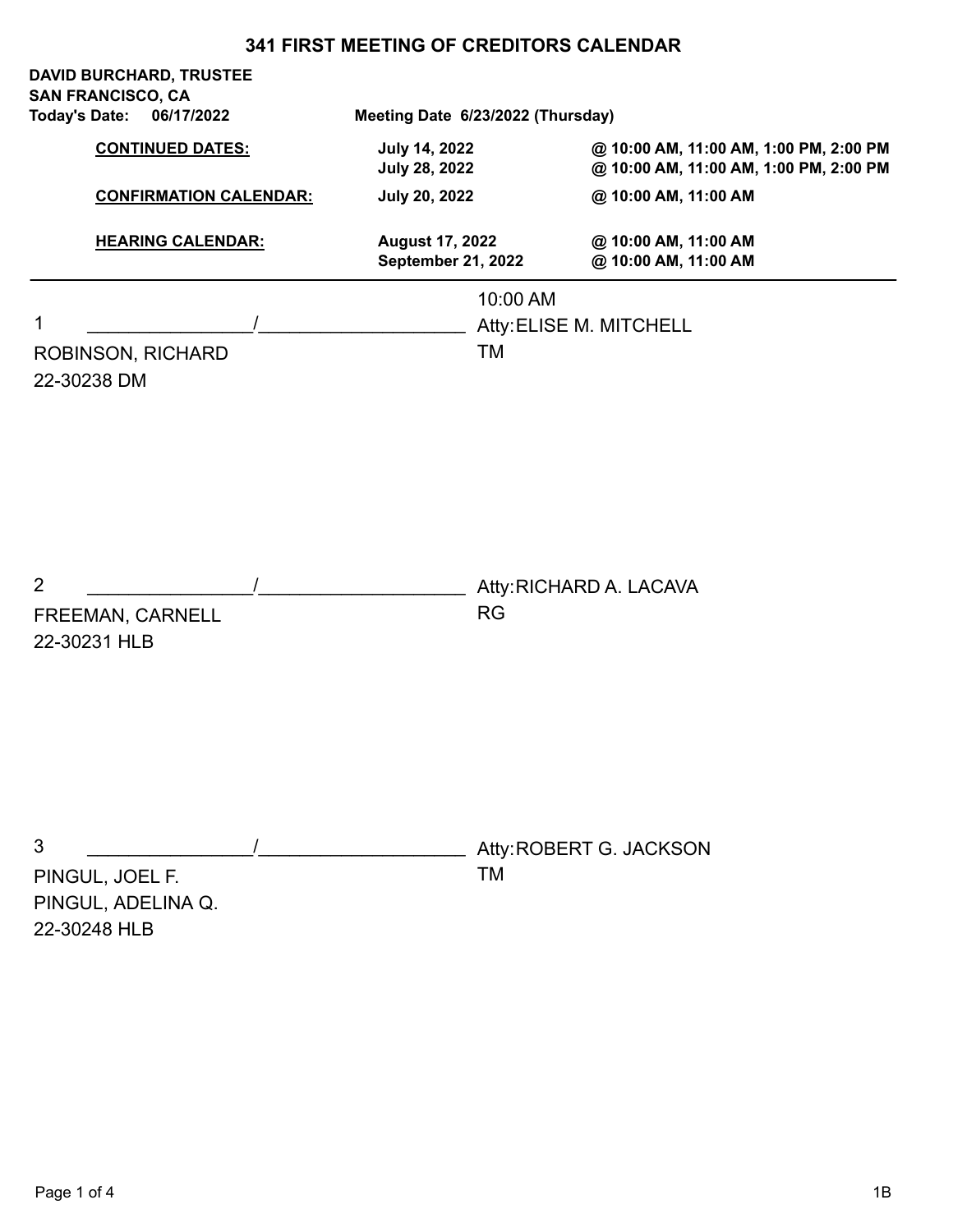|                                                                                      | <b>DAVID BURCHARD, TRUSTEE</b><br><b>SAN FRANCISCO, CA</b><br>Today's Date:<br>06/17/2022 | Meeting Date 6/23/2022 (Thursday)                   |                                                                                                          |  |  |
|--------------------------------------------------------------------------------------|-------------------------------------------------------------------------------------------|-----------------------------------------------------|----------------------------------------------------------------------------------------------------------|--|--|
| <b>CONTINUED DATES:</b><br><b>CONFIRMATION CALENDAR:</b><br><b>HEARING CALENDAR:</b> |                                                                                           | <b>July 14, 2022</b><br><b>July 28, 2022</b>        | @ 10:00 AM, 11:00 AM, 1:00 PM, 2:00 PM<br>@ 10:00 AM, 11:00 AM, 1:00 PM, 2:00 PM<br>@ 10:00 AM, 11:00 AM |  |  |
|                                                                                      |                                                                                           | <b>July 20, 2022</b>                                |                                                                                                          |  |  |
|                                                                                      |                                                                                           | <b>August 17, 2022</b><br><b>September 21, 2022</b> | @ 10:00 AM, 11:00 AM<br>@ 10:00 AM, 11:00 AM                                                             |  |  |
|                                                                                      |                                                                                           | 10:00 AM                                            |                                                                                                          |  |  |
| $\overline{4}$                                                                       |                                                                                           | Atty: PRO PER                                       |                                                                                                          |  |  |
|                                                                                      | <b>GARCIA, AMY N</b><br>22-30229 DM                                                       |                                                     | <b>ORDER OF DISMISSAL FILED 6/3/22</b>                                                                   |  |  |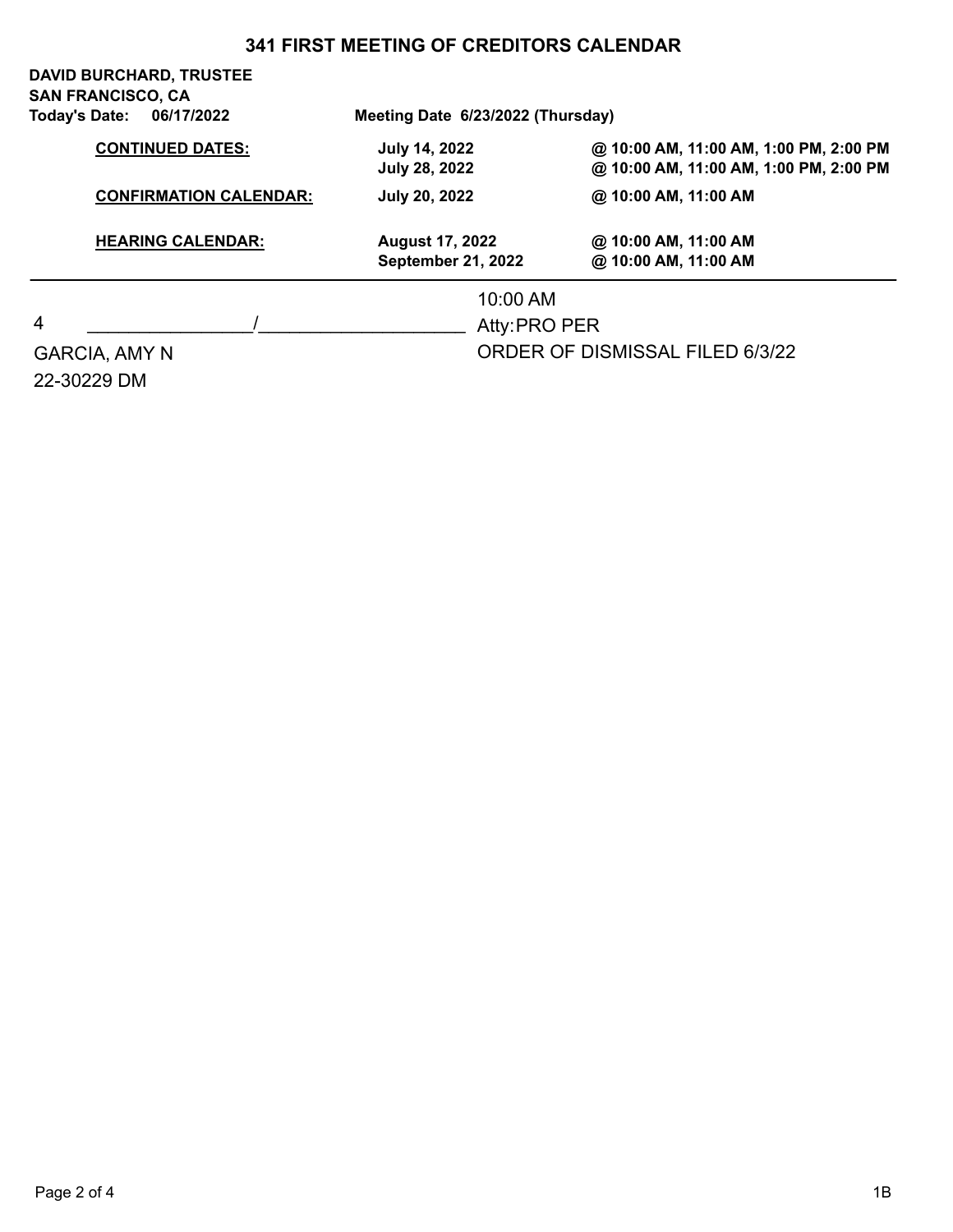|                                    | <b>DAVID BURCHARD, TRUSTEE</b><br><b>SAN FRANCISCO, CA</b> |  |                                                               |               |                                                                                                          |  |
|------------------------------------|------------------------------------------------------------|--|---------------------------------------------------------------|---------------|----------------------------------------------------------------------------------------------------------|--|
| <b>Today's Date:</b><br>06/17/2022 |                                                            |  | Meeting Date 6/23/2022 (Thursday)                             |               |                                                                                                          |  |
|                                    | <b>CONTINUED DATES:</b><br><b>CONFIRMATION CALENDAR:</b>   |  | <b>July 14, 2022</b><br>July 28, 2022<br><b>July 20, 2022</b> |               | @ 10:00 AM, 11:00 AM, 1:00 PM, 2:00 PM<br>@ 10:00 AM, 11:00 AM, 1:00 PM, 2:00 PM<br>@ 10:00 AM, 11:00 AM |  |
|                                    |                                                            |  |                                                               |               |                                                                                                          |  |
|                                    | <b>HEARING CALENDAR:</b>                                   |  | <b>August 17, 2022</b><br>September 21, 2022                  |               | @ 10:00 AM, 11:00 AM<br>@ 10:00 AM, 11:00 AM                                                             |  |
|                                    |                                                            |  |                                                               | 11:00 AM      |                                                                                                          |  |
| 5                                  |                                                            |  |                                                               |               | (Continued From 06/09/22, 05/12/22)                                                                      |  |
|                                    | MEJIA, JOSE REFUGIO                                        |  | Atty: MATTHEW G GRECH ESQ                                     |               |                                                                                                          |  |
|                                    | 22-30162 DM                                                |  |                                                               | <b>TM</b>     |                                                                                                          |  |
| 6                                  |                                                            |  |                                                               |               | Atty: VALENCIA HERRERA                                                                                   |  |
|                                    | EGUIZABAL, LUIS ALBERTO                                    |  |                                                               | <b>RG</b>     |                                                                                                          |  |
|                                    | 22-30251 HLB                                               |  |                                                               |               |                                                                                                          |  |
| 7                                  |                                                            |  |                                                               | Atty: PRO PER |                                                                                                          |  |
|                                    | DEL PRADO, RENE<br>22-30249 HLB                            |  |                                                               |               | ORDER OF DISMISSAL FILED 6/6/22                                                                          |  |